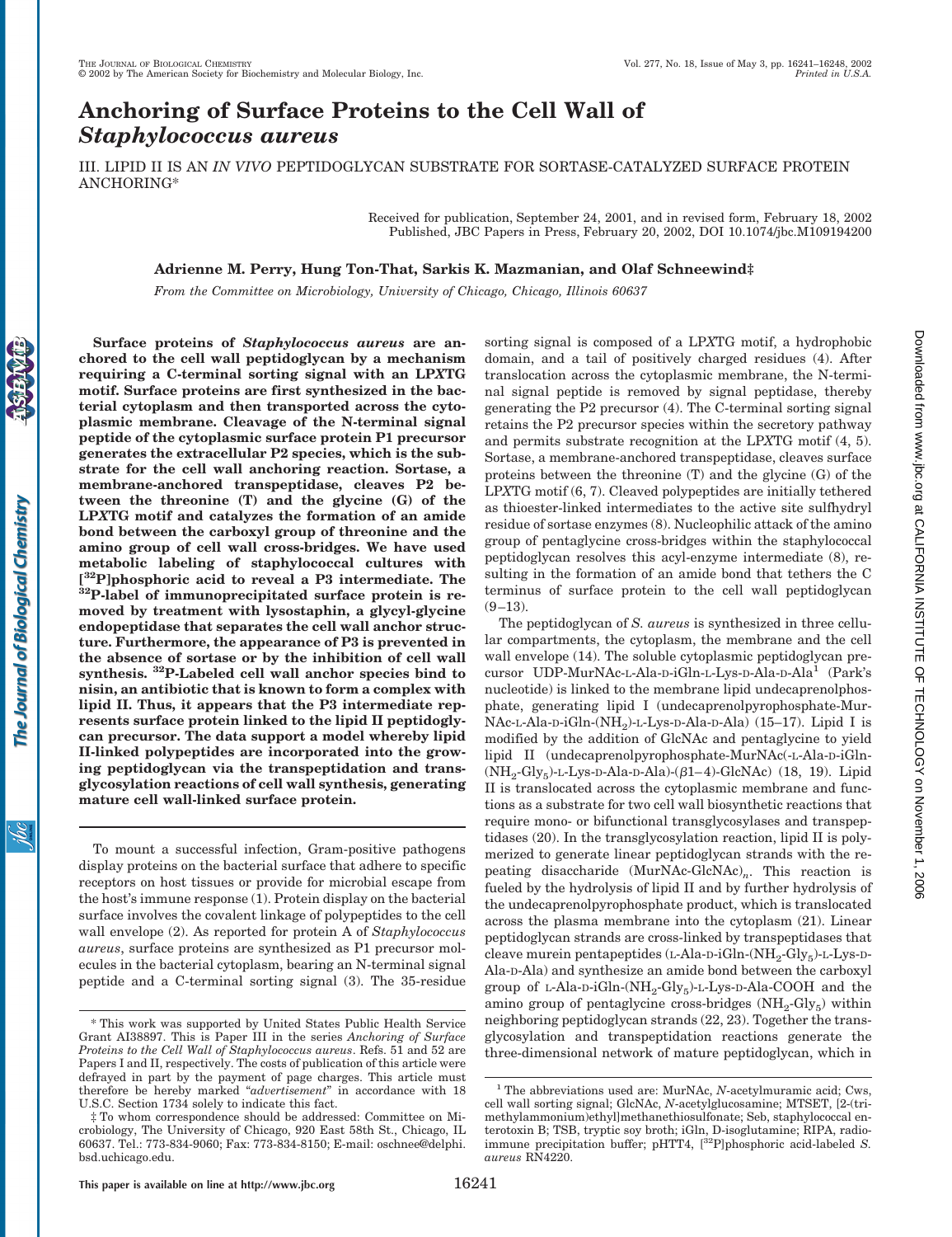

FIG. 1. **The structure of** *S. aureus* **cell wall-anchored surface protein and of the P3 intermediate.** *A*, structure of surface protein linked by an amide bond between the C-terminal threonine of the LP*X*TG motif and the amino group of the pentaglycine cross-bridge. Also shown is the structure of cross-linked peptidoglycan and the cleavage sites for lysostaphin (glycyl-glycine endopeptidase) and muramidase (MurNAc- $(\beta1-4)$ -GlcNAc). *B*, presumed structure of surface protein linked to lipid II (P3 precursor). Lysostaphin is expected to cleave surface protein off lipid II, however, muramidase cannot cleave the P3 precursor structure.

staphylococci contains less than 1% of free (non-cross-linked) amino groups  $(NH_2-Gly_5)$  and glycan chains that are 12–60 sugar residues in length (24, 25).

Treatment of staphylococci with the strong nucleophile hydroxylamine releases surface protein acyl-intermediate from sortase into the extracellular medium (8). The released surface proteins bear a C-terminal threonine hydroxamate. These results suggest that the active site of sortase enzymes in staphylococci may be generally occupied with cleaved polypeptides. Thus, the rate-limiting step in surface protein anchoring appears to be the nucleophilic attack of the peptidoglycan substrate that regenerates the active site sulfhydryl of sortase (26). What is the peptidoglycan substrate that performs the nucleophilic attack? Previous work addressed this question using two experimental approaches. By following  $[35S]$ methionine-labeled polypeptides over time, it was determined that surface protein cleavage at the LP*X*TG motif occurred both in intact bacteria and in staphylococcal protoplasts, cells in which the peptidoglycan envelope had been removed by enzymatic digestion (27). The second approach tested inhibitors of cell wall synthesis for their effect on surface protein anchoring. Vancomycin binds to the D-Ala-D-Ala moiety of lipid II (28, 29) and prevents both transglycosylase and transpeptidase reactions (30). In contrast, moenomycin is an inhibitor of transglycosylation alone (31). Addition of vancomycin caused peptidoglycan synthesis inhibition and a steady accumulation of P2 precursor, indicating that this compound causes a reduction of surface protein anchoring (27). A similar effect was observed when moenomycin was added to staphylococcal cultures  $(27)$ . Together these results suggest that sortase utilizes a peptidoglycan precursor, but not mature assembled cell wall, as a substrate for surface protein anchoring.

In this report we have labeled *S. aureus* cells with  $\binom{32}{1}$  phosphoric acid and revealed the P3 intermediate of surface protein anchoring. The P3 intermediate likely represents surface pro-



FIG. 2. **Incorporation of [35S]methionine and [3 H]***N***-acetylglucosamine into** *S. aureus* **surface protein.** *A*, primary structure of the surface protein precursor Seb- $\overline{MH}_6$ -Cws, a fusion between enterotoxin B (*Seb*) and C-terminal cell wall sorting signal (*Cws*) of protein A. P1 precursor is directed across the cytoplasmic membrane by an Nterminal leader peptide and is then cleaved by signal peptidase to generate P2. P2 bears a C-terminal sorting signal that includes an LP*X*TG motif, a hydrophobic domain (*black bar*) and positively charged tail (*boxed* -). The sorting signal of P2 is cleaved at the LP*X*TG motif and the mature protein (*M*) is linked to the cell wall. *B*, *S. aureus* RN4220 (pHTT4) were pulse-labeled with [<sup>35</sup>S]methionine. At timed intervals, *i.e.* 0.5, 1, 2, 5, and 10 min after the addition of an excess unlabeled methionine, cells and proteins were precipitated with trichloroacetic acid and the peptidoglycan was digested with lysostaphin. Following immunoprecipitation, surface protein was separated on SDS-PAGE and analyzed by phosphorimaging. *C*, *S. aureus* RN4220 (pHTT4) (protein A and Seb-MH<sub>6</sub>-Cws) were subjected to labeling with [<sup>3</sup>H]GlcNAc followed by mutanolysin digestion of the cell wall, immunoprecipitation, SDS-PAGE, and PhosphorImager analysis. Some immunoprecipitated surface protein was digested with lysostaphin prior to SDS-PAGE.

tein linked to lipid II and functions as a substrate for the transglycosylation and transpeptidation reactions that incorporate surface protein into the peptidoglycan envelope.

## EXPERIMENTAL PROCEDURES

*Bacterial Strains, Plasmids, and Media—S. aureus* RN4220 (sortase wild-type) and its isogenic variant SKM1 (*srtA:ermC*) have been previously described (32, 33). Plasmid pHTT4 encodes Seb- $MH<sub>6</sub>-Cws$ , an engineered surface protein that has been characterized extensively in structural analysis of cell wall anchoring (10). All chemicals were purchased from Sigma Chemical Co. unless indicated otherwise.

Minimal medium lacking phosphate  $(MM-PO<sub>4</sub>)$  was generated by the assembly of the following components: amino acid solution I  $(10\times$ : threonine, serine, alanine, proline, valine, leucine, isoleucine, phenylalanine, asparagine, glutamine, lysine, arginine, histidine, and glycine at 1.2% each in water), amino acid solution II  $(20 \times)$ : aspartic acid, glutamic acid, and tyrosine at 1% each in 0.4 M sodium hydroxide), amino acid solution III (100 $\times$ : tryptophan at 1% in 0.2 M HCl), salt-PO<sub>4</sub> solution (4 $\times$ : 4 g of ammonium sulfate, 2 g of sodium citrate  $\times$  2H<sub>2</sub>O, 3.125 g of Tris-HCl, 400 mg of magnesium sulfate  $\times$  7H<sub>2</sub>O, 40 mg of ferrous sulfate  $\times$  7H<sub>2</sub>O, water to 1 liter and pH 7.0), vitamin solution  $(500 \times 500 \text{ mg of niacin}, 25 \text{ mg of thiamine-HCl}, \text{and water to 0.1 liter}),$ glucose solution  $(50 \times 20\% \text{ dextrose in water})$ . To assemble 50 ml of

Solic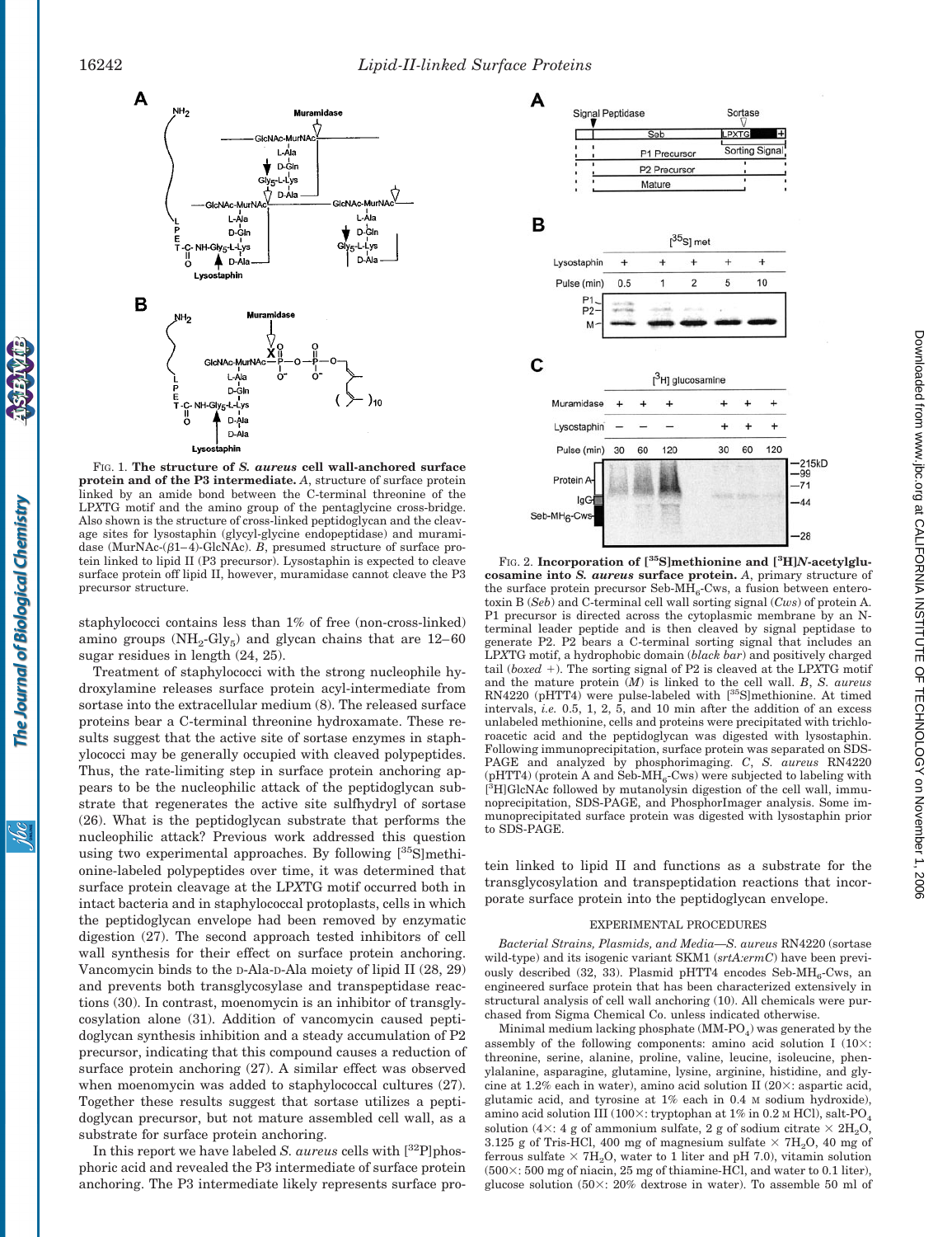

FIG. 3. **Labeling** *S. aureus* **surface protein with [32P]phosphoric acid.** *A*, *S. aureus* RN4220 (pHTT4), expressing protein A and Seb-MH<sub>6</sub>-Cws, was labeled with either [ $35$ S]methionine or  $[32P]$ phosphoric acid. Cells and proteins were precipitated with trichloroacetic acid, and the peptidoglycan was digested with muramidase. Following immunoprecipitation, surface proteins were either left untreated or cut with lysostaphin and separated on SDS-PAGE and analyzed by phosphorimaging. *B*, *S. aureus* RN4220 (pHTT4) (protein A and Seb-MH<sub>6</sub>-Cws) and *S. aureus* RN4220 (protein A but no Seb-MH<sub>6</sub>-Cws) were subjected to labeling with [32P]phosphoric acid followed by immunoprecipitation, SDS-PAGE, and PhosphorImager analysis. As a control for antibody specificity, samples were subjected to the same protocol without added antiserum.

The Journal of Biological Chemistry

<u>івс</u>

MM-PO<sub>4</sub>, 28.4 ml of deionized water, 12.5 ml of  $4 \times$  salt-PO<sub>4</sub>, 5 ml of amino acid solution I, 2.5 ml of amino acid solution II, 0.5 ml of amino acid solution III, 0.1 ml of vitamin solution, and 1 ml of dextrose solution were mixed, warmed to 37  $\degree$ C, and supplemented with 10  $\mu$ g/ml chloramphenicol. Minimal medium (MM) with phosphate was generated as described for MM-PO<sub>4</sub> and substituting the  $4 \times$  salt-PO<sub>4</sub> with  $4 \times$  salt solution (4 g of ammonium sulfate, 2 g of sodium citrate  $\times$  $2H<sub>2</sub>O$ , 8 g of potassium dihydrogen phosphate, 8 g of disodium hydrogen phosphate, 400 mg of magnesium sulfate  $\times$  7H<sub>2</sub>O, 40 mg of ferrous sulfate  $\times$  7H<sub>2</sub>O, deionized water to 1 liter and pH 7.5).

*Labeling with [32P]Phosphoric Acid—S. aureus* strains RN4220 (pHTT4) and SKM1 (pHTT4) were grown overnight in TSB supplemented with 10  $\mu$ g/ml chloramphenicol. Cultures (1 ml) were diluted into 25 ml of fresh medium and grown with vigorous shaking for 3 h at 37 °C. Cultures were then centrifuged at 8000  $\times$  g for 7 min. The bacterial sediment was washed twice in an equal volume of MM-PO and suspended in a volume of MM-PO<sub>4</sub> to yield an  $A_{600}$  1.2 and used immediately for labeling experiments. Four milliliters of cells were labeled by adding 200  $\mu$ Ci of [<sup>32</sup>P]phosphoric acid, mixed, and incubated in a 37 °C water bath. At timed intervals (5, 30, 60, and 120 min), 1 ml of cells was removed, transferred into an Eppendorf tube, and all further incorporation of  $[{}^{32}P]$ phosphoric acid into bacterial cell structures was quenched by the addition of 7.5% trichloroacetic acid and incubation on ice for 30 min. Total cells and precipitated molecules were collected by centrifugation at  $16,000 \times g$  for 10 min, washed in ice-cold acetone, precipitated by centrifugation at  $16,000 \times g$  for 10 min, and dried. Samples were suspended in 1 ml of 0.5 M Tris-HCl, pH 6.3, and peptidoglycan was digested by adding  $150 \mu$ g of mutanolysin and incubation for 4 h at 37 °C with intermittent mixing of samples. Mutanolysin digests were precipitated by the addition of 7.5% trichloroacetic acid and incubation on ice for 30 min. The precipitate was collected by centrifugation at  $16,000 \times g$  for 10 min, washed in ice-cold acetone, precipitated by centrifugation at  $16,000 \times g$  for 10 min and dried. Samples were solubilized by boiling in 50  $\mu$ l of 0.5 M Tris-HCl, 4% SDS,



FIG. 4. **Sortase is required for the biosynthesis of 32P-labeled P3 intermediate.** *A*, *S. aureus* RN4220 (pHTT4) and *S. aureus* SKM1 (*srtA:ermC*) (pHTT4) were subjected to labeling with [32P]phosphoric acid followed by immunoprecipitation, SDS-PAGE, and Phosphor-Imager analysis. Incorporation of 32P into *S. aureus* RN4220 (pHTT4) and *S. aureus* SKM1 (*srtA:ermC*) (pHTT4) was determined by subjecting trichloroacetic acid-precipitated aliquots to liquid scintillation counting (see Table I for quantification).

pH 8.0. 40- $\mu$ l samples were transferred to 1 ml of RIPA buffer (50 mm Tris-HCl, 150 mM NaCl, 1% Triton X-100, 0.5% deoxycholate, 0.1% SDS, pH 8.0) containing 1  $\mu$ l of rabbit  $\alpha$ -Seb antibodies. Antigen-antibody complexes were captured on 50  $\mu$ l of pre-swollen protein A CL 4B-Sepharose, washed five times with RIPA buffer and solubilized by boiling in sample buffer. Immunoprecipitates were separated on 14% SDS-PAGE, dried, and analyzed on PhosphorImager.

*Labeling with [35S]Methionine—S. aureus* strains RN4220 (pHTT4) and SKM1 (pHTT4) were grown overnight in TSB supplemented with 10  $\mu$ g/ml chloramphenicol. Cultures (1 ml) were diluted into 25 ml of fresh medium and grown with vigorous shaking for 3 h at 37 °C. Cultures were then centrifuged at  $8000 \times g$  for 15 min. The bacterial sediment was washed twice in an equal volume of MM and suspended in MM at  $A_{600}$  1.2 and used immediately for pulse labeling. 1 ml of cells was labeled by adding 100  $\mu$ Ci of [<sup>35</sup>S]methionine, mixed, and incubated in a 37 °C water bath. After 2 min of labeling, 50  $\mu$ l of chase solution was added (100 mg/ml casamino acids, 10 mg/ml each of methionine and cysteine) and at timed intervals (0, 1, 5, and 20 min after the chase),  $250~\mu$ l of cells was removed, transferred into an Eppendorf tube, and all further processing of surface proteins was quenched by the addition of 7.5% trichloroacetic acid and incubation on ice for 30 min. Total cells and precipitated molecules were collected by centrifugation at  $16,000 \times$ *g* for 10 min, washed in ice-cold acetone, precipitated by centrifugation at  $16,000 \times g$  for 10 min, and dried. Samples were suspended in 1 ml of 0.5 M Tris-HCl, pH 6.3, and peptidoglycan digested by adding 150  $\mu$ g of mutanolysin and incubation for 4 h at 37 °C with intermittent mixing of samples. Mutanolysin digests were precipitated by the addition of 7.5% trichloroacetic acid and incubation on ice for 30 min. (Some samples were directly digested with lysostaphin, *i.e.* 100  $\mu$ g of recombinant lysostaphin and incubation for 1 h at 37 °C with intermittent mixing.) The precipitate was collected by centrifugation at  $16,000 \times g$  for 10 min, washed in ice-cold acetone, precipitated by centrifugation at  $16,000 \times g$ for 10 min, and dried. Samples were solubilized by boiling in 50  $\mu$ l of 0.5 м Tris-HCl, 4% SDS, pH 8.0. 40- $\mu$ l samples were transferred to 1 ml of RIPA buffer containing 1  $\mu$ l of rabbit  $\alpha$ -Seb antibodies. Antigen-antibody complexes were captured on 50  $\mu$ l of pre-swollen protein A CL 4B-Sepharose, washed five times with RIPA buffer, and solubilized by boiling in sample buffer. Immunoprecipitates were separated on 14% SDS-PAGE, dried, and analyzed on PhosphorImager.

*Labeling with [3 H]N-Acetylglucosamine—S. aureus* strains RN4220 (pHTT4) was grown overnight in TSB supplemented with 10  $\mu$ g/ml chloramphenicol. Cultures (1 ml) were diluted into 25 ml of fresh medium and grown with vigorous shaking for 3 h at 37 °C. Cultures were then centrifuged at  $8000 \times g$  for 7 min. The bacterial sediment was washed twice in an equal volume of MM and suspended in a volume of MM to yield an  $A_{600}$  1.2 and used immediately for labeling experiments. Three milliliters of cells were labeled by adding  $150 \mu$ Ci of  $[^{3}H]$ GlcNAc, mixed, and incubated in a 37 °C water bath. At timed intervals (30, 60, and 120 min), 1 ml of cells was removed, transferred into an Eppendorf tube, and all further incorporation of [<sup>3</sup> H]GlcNAc into bacterial cell structures was quenched by the addition of 7.5% trichloroacetic acid and incubation on ice for 30 min. Total cells and precipitated molecules were collected by centrifugation at  $16,000 \times g$  for 10 min, washed in ice-cold acetone, precipitated by centrifugation at  $16,000 \times g$  for 10 min, and dried. Samples were suspended in 1 ml of 0.5 M Tris-HCl, pH 6.3, and peptidoglycan was digested by adding  $150 \mu$ g of mutanolysin and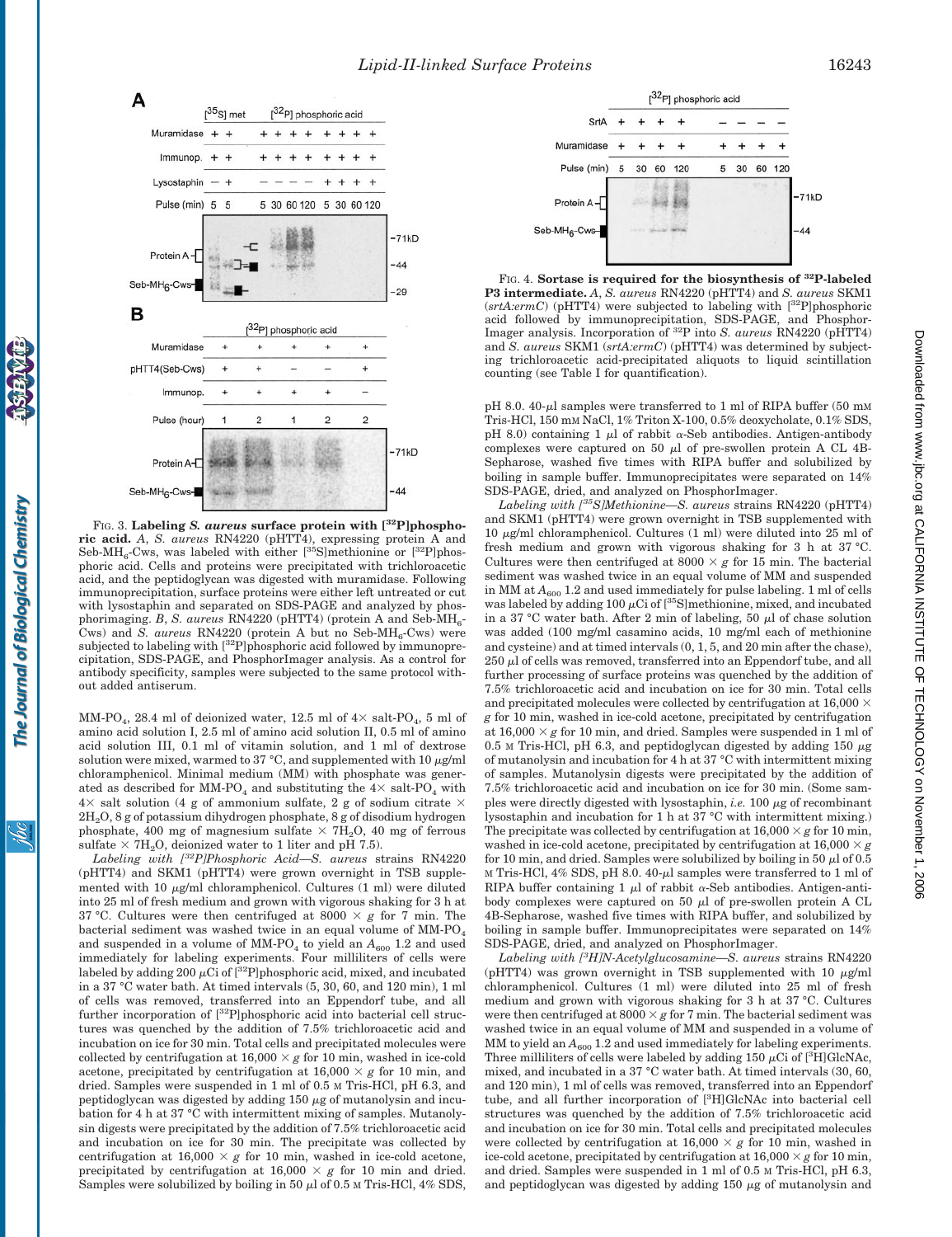| TABLE I                                                               |  |
|-----------------------------------------------------------------------|--|
| Sortase is required for the synthesis of surface protein P3 precursor |  |
| Data were obtained and quantified from Fig. 4.                        |  |

| Surface protein | $32P-Surface$ protein P3/total cellular $32P$<br>concentration |                  |                  |                   |
|-----------------|----------------------------------------------------------------|------------------|------------------|-------------------|
|                 | $5 \text{ min}^a$                                              | $30 \text{ min}$ | $60 \text{ min}$ | $120 \text{ min}$ |
| $Wild-typeb$    |                                                                |                  |                  |                   |
| Protein A       | 5                                                              | 43               | 39               | 27                |
| $Seb-MH6-Cws$   | 0                                                              | 14               | 12               | 9                 |
| $srtA^{-c}$     |                                                                |                  |                  |                   |
| Protein A       |                                                                |                  | 2                | 2                 |
| $Seb-MH6-Cws$   |                                                                |                  |                  |                   |
|                 |                                                                |                  |                  |                   |

*<sup>a</sup>* Time after the addition of [32P]phosphoric acid to *S. aureus* RN4220 (pHTT4) culture at which labeling was quenched with ice-cold trichloroacetic acid. *<sup>b</sup> S. aureus* RN4220. *<sup>c</sup> S. aureus* SKM1 (*srtA*).

The Journal of Biological Chemistry

jбс

incubation for 4 h at 37 °C with intermittent mixing of samples. Mutanolysin digests were precipitated by the addition of 7.5% trichloroacetic acid and incubation on ice for 30 min. The precipitate was collected by centrifugation at  $16,000 \times g$  for 10 min, washed in ice-cold acetone, precipitated by centrifugation at  $16,000 \times g$  for 10 min, and dried. Samples were solubilized by boiling in 50  $\mu$ l of 0.5 M Tris-HCl, 4% SDS, pH 8.0.  $40-\mu l$  samples were transferred to 1 ml of RIPA buffer containing 1  $\mu$ l of rabbit  $\alpha$ -Seb antibodies. Antigen-antibody complexes were captured on 50  $\mu$ l of pre-swollen protein A CL 4B-Sepharose, washed five times with RIPA buffer, and solubilized by boiling in sample buffer. Immunoprecipitates were separated on 14% SDS-PAGE, transferred to polyvinylidene difluoride, dried, and analyzed via tritium screen on a PhosphorImager instrument.

*Lysostaphin Digestion of Immunoprecipitated Surface Protein—*After washing immunoprecipitated samples with RIPA buffer, two washes with 0.1 M Tris-HCl, pH 7.0, were added, and antigen antibody complexes bound to protein A-Sepharose beads were suspended in 1 ml of  $0.1$  M Tris-HCl, pH 7.0, with 200  $\mu$ g of lysostaphin and incubated for 1 h. After another round of washing in RIPA buffer, the antigen/antibody complexes were disrupted by boiling in sample buffer and separated on 14% SDS-PAGE.

*Inhibition of Surface Protein Anchoring in S. aureus Cultures— S. aureus* RN4220 (pHTT4) was grown overnight in TSB supplemented with 10  $\mu$ g/ml chloramphenicol. Cultures (1 ml) were diluted into 25 ml of fresh medium supplemented and grown with vigorous shaking for 30 min at 37 °C. At this time, 10  $\mu$ g/ml penicillin G, 10  $\mu$ g/ml vancomycin, 10  $\mu$ g/ml moenomycin, 20  $\mu$ g/ml bacitracin, or 15  $\mu$ g/ml tunicamycin were added, and the cultures were grown with vigorous shaking for an additional 150 min at 37 °C. The  $A_{\rm 600}$  was recorded at timed intervals, and washed cells were suspended in small volumes to achieve labeling of 1.2  $A_{600}$  units of cells with  $[{}^{32}P]$ phosphoric acid.

*Measuring the Incorporation of Radiolabel by S. aureus Cultures—*To determine the amount of incorporated radiolabel, trichloroacetic acid precipitated, and acetone washed samples (after mutanolysin or lysostaphin digestion) were suspended in 50  $\mu$ l of 0.5 M Tris-HCl, 4% SDS,  $pH$  8.0, and 2- $\mu$ l aliquots were subjected to scintillation counting.

*Immunoblotting—*Mutanolysin-digested and trichloroacetic acid precipitated cell extracts were suspended by boiling in 50  $\mu$ l of 0.5 M Tris-HCl, 4% SDS, pH 8.0. An equal amount of sample buffer was added, and samples were heated to  $95^{\circ}$ C. for 10 min,  $10-\mu$ l aliquots were separated on SDS-PAGE and electrotransferred onto polyvinylidene difluoride membranes (Millipore). The membrane filter was blocked in 20 ml of TBS-M (20 mM Tris-HCl, 20 mM NaCl, 0.1% Tween 20, pH 7.5, and 5% dried skim milk). The filter was washed in TBS-T (TBS-M without milk) and incubated for 1 h with a 1:20,000 dilution of monoclonal antibody SPA-27 in 20 ml of TBS-M. The filter was again washed three times in TBS-T and incubated for 45 min with a 1:5000 diluted secondary antibody (anti-mouse conjugated to horseradish peroxidase). Immunoreactive signals were developed with a chemiluminescent substrate using an AlphaImager.

*Thin-layer Chromatography—*[ 32P]Phosphoric acid-labeled surface protein was immunoprecipitated from mutanolysin-digested staphylococci. After five washes with RIPA buffer, the charged protein A CL-4B-Sepharose beads were pooled, washed with 0.1 mM Tris-HCl (pH 7.0), and dispensed into aliquots. After removal of the buffer, samples were incubated for 1 h at 37 °C by: (i) mock treatment with 20  $\mu$ l of 25  $\text{mm}$  Tris-HCl, pH 7.0, or (ii) treatment with 8  $\mu$ g of lysostaphin in 25 mm Tris-HCl, pH 7.0. To measure the formation of a complex between



FIG. 5. **Antibiotic inhibition of peptidoglycan synthesis and surface protein display.** *A*, *S. aureus* RN4220 (pHTT4) cells were diluted into fresh TSB medium containing either 10  $\mu$ g/ml chloramphenicol and no antibiotic  $(1)$ , 20  $\mu$ g/ml bacitracin  $(2)$ , 10  $\mu$ g/ml penicillin  $(3)$ , 10  $\mu$ g/ml vancomycin  $(4)$ , or 10  $\mu$ g/ml moenomycin  $(5)$ . At timed intervals, the cell density of culture aliquots was determined as the  $A_{600}$ . *B*, culture aliquots obtained after 150 min of antibiotic inhibition were precipitated with trichloroacetic acid, and the peptidoglycan was digested with muramidase. Aliquots were separated on SDS-PAGE and analyzed by immunoblotting with protein A-specific monoclonal antibody ( $\alpha$ -SPA27). One culture aliquot of staphylococci that were grown in the absence antibiotics was treated for 5 min with MTSET, a known inhibitor of sortase.

 $32P$ -labeled cell wall anchor structures and nisin, 20  $\mu$ l of lysostaphindigested sample was mixed with 20  $\mu$ l of mock mix (644.8  $\mu$ l of water, 100 μl of 1 м Tris-HCl, pH 8.8, 116 μl of 1 м MgCl<sub>2</sub>, 23.2 μl of 1 м NH<sub>4</sub>Cl, 116  $\mu$ l of 0.1 M SDS) or 20  $\mu$ l of nisin mix (624.8  $\mu$ l of water, 100  $\mu$ l of  $1$  M Tris-HCl, pH 8.8, 116  $\mu$ l of 1 M  $\mathrm{MgCl}_2$ , 23.2  $\mu$ l of 1 M NH<sub>4</sub>Cl, 116  $\mu$ l of 0.1 M SDS, 20  $\mu$ l of nisin, 80 mg/ml water). Reactions were incubated at 25 °C for 1.5 h. For TLC analysis, 2- $\mu$ l aliquots were spotted onto K6 silica plates and separated 7 cm using one of two solvents: solvent A is isobutyric acid and 1 <sup>N</sup> NH4OH (5:3, v/v); solvent B is *n*-butanol, acetic acid, water, pyridine (15:3:12:10, v/v). Silica gels were dried and placed on PhosphorImager screens for 3 days.

## RESULTS

*[ 32P]Phosphoric Acid-labeled Surface Protein—*An earlier model for the cell wall-anchoring reaction predicted the existence of the P3 intermediate, a compound in which surface protein is amide-linked to the cross-bridge of lipid II (10) (Fig. 1). However, pulse-labeling experiments with  $[^{35}S]$ methionine revealed processing of P1 and P2 precursors to mature anchored surface protein but failed to detect the P3 intermediate (Fig. 2, *A* and *B*). During the course of these experiments the cell wall envelope of staphylococci was treated with lysostaphin, a glycyl-glycine endopeptidase that cleaves *S. aureus* cross-bridges (34), thereby solubilizing P1, P2, and mature surface protein. Close examination of the structure of the presumed P3 intermediate and of mature surface protein revealed that both compounds contain pentaglycine cross-bridges as anchoring points for surface proteins (Fig. 1). Thus, after cleavage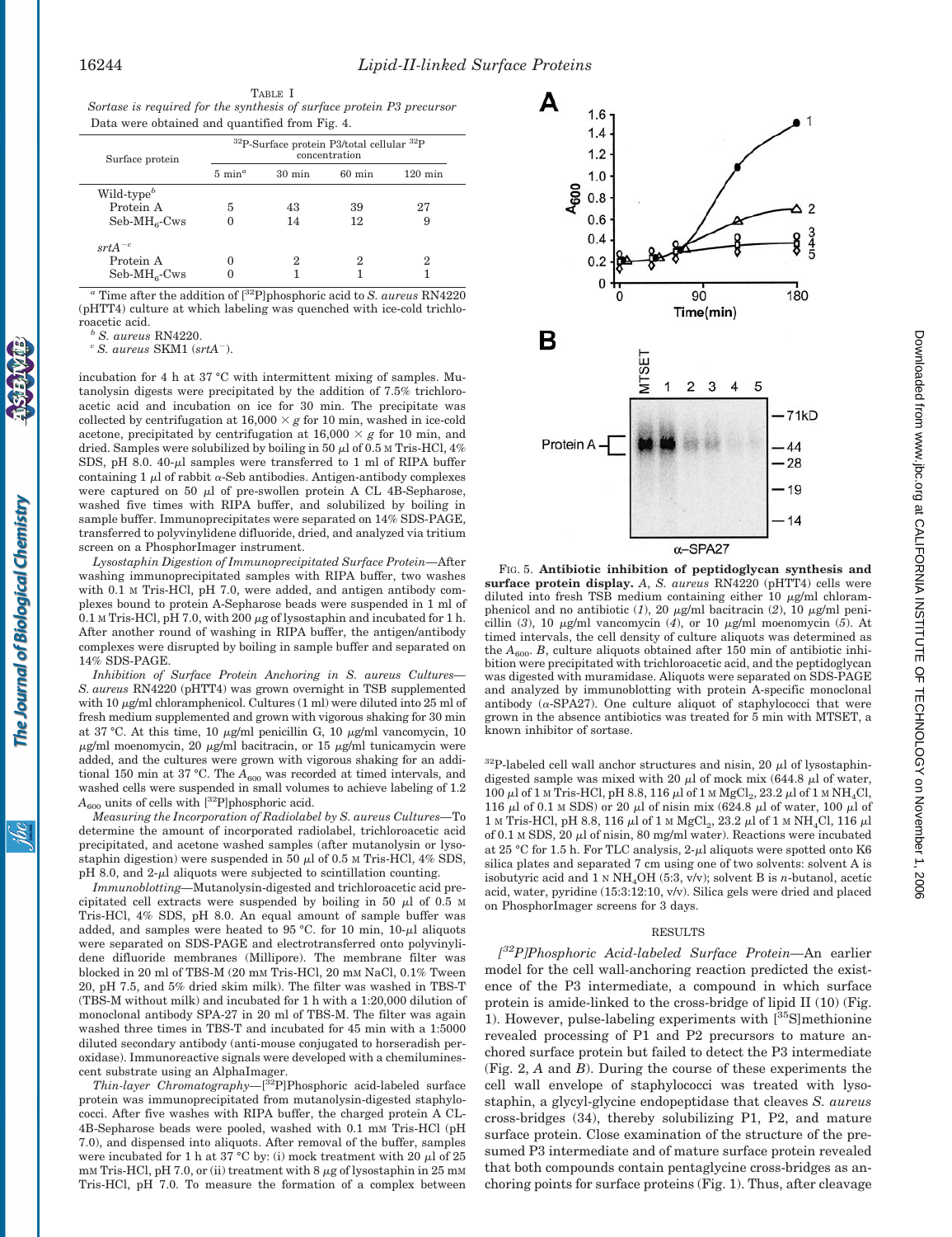

FIG. 6. **Antibiotic inhibition of the biosynthesis of 32P-labeled P3 intermediate.** *A*, *S. aureus* RN4220 (pHTT4) cells were diluted into fresh TSB medium containing either 10  $\mu$ g/ml chloramphenicol and no antibiotic (no inhibitor), penicillin, vancomycin, moenomycin, or bacitracin. 4 ml of cells was labeled with  $[^{32}P]$ phosphoric acid for 5, 30, 60, and 120 min. At timed intervals, 1-ml samples were precipitated with trichloroacetic acid, digested with muramidase, and analyzed by immunoprecipitation, SDS-PAGE, and phosphorimaging. The sortase inhibitor MTSET was added shortly after labeling with [32P]phosphoric acid.

TABLE II *Bacitracin inhibits the synthesis of surface protein P3 precursor* Data were obtained and quantified from Fig. 6.

| Surface protein                            | $32P-Surface$ protein P3/total cellular $32P$<br>concentration |                  |                  |                   |
|--------------------------------------------|----------------------------------------------------------------|------------------|------------------|-------------------|
|                                            | $5 \text{ min}^a$                                              | $30 \text{ min}$ | $60 \text{ min}$ | $120 \text{ min}$ |
| No inhibitor<br>Protein A<br>$Seb-MH6-Cws$ |                                                                | 10<br>6          | 28<br>11         | 19<br>9           |
| Bacitracin<br>Protein A<br>$Seb-MH6-Cws$   |                                                                | 2                | 1.5              | 11                |

 $^a$  Time after the addition of  $[^{32}{\rm P}]$  phosphoric acid to  $S.$   $aureus$  RN4220 (pHTT4) culture at which labeling was quenched with ice-cold trichloroacetic acid.

with lysostaphin, it is impossible to distinguish P3 precursor and mature surface protein because both species display the same compound structure and mass. Mutanolysin, an *N*-acetylmuramidase that cuts the  $\beta$ 1–4 glycosidic bond between Mur-NAc-GlcNAc, cleaves the glycan strands of mature peptidoglycan but does not cut lipid II or surface protein linked to lipid II (35). Mutanolysin-released surface protein migrates as a large spectrum of fragments on SDS-PAGE, a phenomenon that precludes the identification of [35S]methionine-labeled P3 precursors with discrete mass (4) (Fig. 3).

Mature surface protein is linked to peptidoglycan, a polymer that contains the repeating disaccharide MurNAc-GlcNAc. Staphylococcal cultures were labeled with [3H]GlcNAc. Bacteria were isolated and their cell walls digested with mutanolysin. Surface protein was immunoprecipitated and analyzed by SDS-PAGE and PhosphorImager after amplification of the tritium signal (Fig. 2C). A spectrum of [<sup>3</sup>H]GlcNAc-labeled protein A and Seb- $MH<sub>6</sub>-Cws$  molecules with linked cell wall fragments



FIG. 7. **Tunicamycin inhibits the formation of 32P-labeled P3 intermediate.** *A*, *S. aureus* RN4220 (pHTT4) cells were diluted into fresh TSB medium containing either 10  $\mu$ g/ml chloramphenicol and no antibiotic  $(-)$  or tunicamycin  $(+)$ . 4 of cells was labeled with  $[^{32}P]$ phosphoric acid for 5, 30, 60, and 120 min. At timed intervals, 1-ml samples were precipitated with trichloroacetic acid, digested with muramidase, and analyzed by immunoprecipitation, SDS-PAGE, and phosphorimaging.

was detected. Lysostaphin digestion of the mutanolysin-released and immunoprecipitated surface protein removed all [<sup>3</sup>H]GlcNAc, indicating that polypeptides were indeed linked to peptidoglycan. (The *single radioactive band* in Fig. 2*C* is caused by the compression of IgG heavy chains and represents an artifact of immunoprecipitation.) As the products of the sorting reaction, *i.e.* cell wall-anchored surface protein, are far more abundant than the P3 precursor species, it appears that alternative labeling techniques are needed to demonstrate the formation of lipid II-linked surface protein.

Previous work achieved labeling of *S. aureus* undecaprenolphosphate, lipid I, and lipid II with  $\binom{32}{7}$  phosphoric acid (36, 37) (see Fig. 1. for a *structure* of lipid II). We reasoned that  $\binom{32}{1}$  phosphoric acid labeling of staphylococci may allow incorporation of <sup>[32</sup>P] into surface protein P3 precursor species. Because lipid II is the only extracellular peptidoglycan precursor that is known to harbor phosphate  $(38)$ , isolation of <sup>32</sup>P-labeled surface protein would provide strong evidence for the linkage of polypeptides to lipid II. To test this prediction, *S. aureus* RN4220 (pHTT4), a strain expressing the immunoglobulin binding protein A (39) and  $Seb-MH<sub>6</sub>$ -Cws (an engineered surface protein encoded on pHTT4), was grown in TSB. The cells were collected by centrifugation, washed, and suspended in minimal medium lacking phosphate. After adding  $[3^2P]$ phosphoric acid for various amounts of time, labeling was quenched by precipitating all proteins with ice-cold trichloroacetic acid. The cell walls of staphylococci were digested with mutanolysin. Protein A and Seb- $MH<sub>6</sub>$ -Cws were immunoprecipitated with specific antibody, separated on SDS-PAGE, and detected by PhosphorImager. This approach revealed two  $^{32}P$ -labeled surface protein species, migrating on SDS-PAGE with a mass of 44 and 54 kDa (Fig. 3*A*). Labeling with  $\left[^{35}S\right]$ methionine followed by muramidase digestion and immunoprecipitation identified cell wall-anchored protein A and Seb-MH<sub>6</sub>-Cws, each of which migrated as a spectrum of fragments with linked peptidoglycan (4). We sought to obtain definitive proof for the notion that the faster migrating species represented  $\left[^{32}P\right]$ Seb-MH<sub>6</sub>-Cws, whereas the slower migrating species represented  $\left[\begin{smallmatrix} 32 \ 2 \end{smallmatrix}\right]$  protein A.  $\left[\begin{smallmatrix} 32 \ 2 \end{smallmatrix}\right]$  Phosphoric acid labeling of *S. aureus* RN4220 without pHTT4 (no Seb-MH<sub>6</sub>-Cws) and immunoprecipitation resulted in the appearance of the 54-kDa species but not of the 44-kDa species (Fig. 3*B*). Furthermore, omission of antibodies from the immunoprecipitation reaction of [ 32P]phosphoric acid-labeled *S. aureus* RN4220 (pHTT4) failed to generate the two discrete 32P-labeled protein species. Thus, the 44- and the 54-kDa species very likely represent  $\binom{32}{1}$ Seb-MH<sub>6</sub>-Cws and  $[{}^{32}P]$ protein A, respectively.

*[ 32P]Phosphoric Acid-labeled P3 Intermediates—*If the 32Plabeled species reported in Fig. 3*A* represent the P3 interme-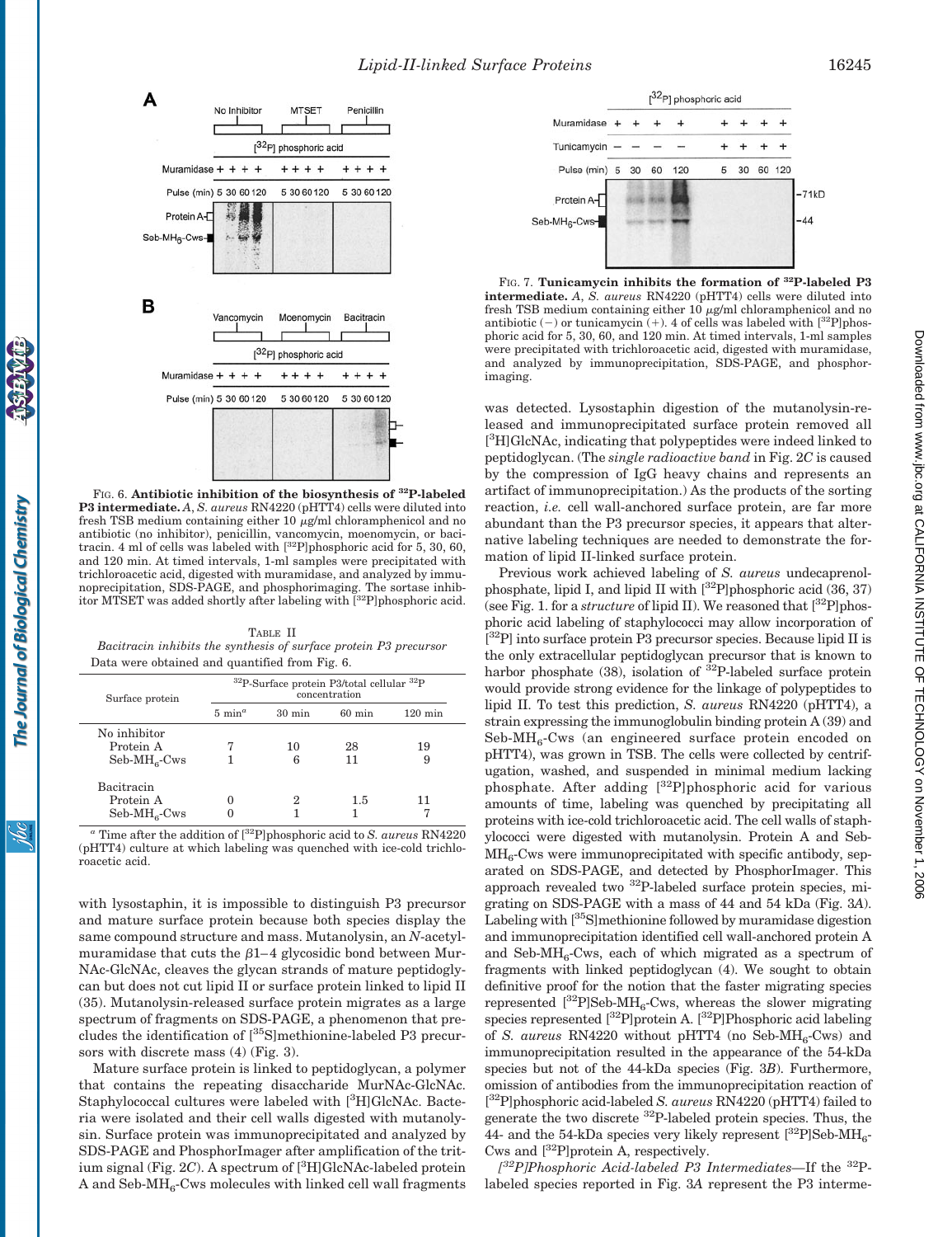| Surface protein | $32P$ -Surface protein P3/total cellular $32P$<br>concentration |                  |                  |                   |
|-----------------|-----------------------------------------------------------------|------------------|------------------|-------------------|
|                 | $5 \text{ min}^a$                                               | $30 \text{ min}$ | $60 \text{ min}$ | $120 \text{ min}$ |
| No inhibitor    |                                                                 |                  |                  |                   |
| Protein A       |                                                                 | 53               | 36               | 82                |
| $Seb-MH6-Cws$   | 11                                                              | 46               | 22               | 51                |
| Tunicamycin     |                                                                 |                  |                  |                   |
| Protein A       |                                                                 | 0                |                  | 22                |
| $Seb-MH6-Cws$   |                                                                 |                  |                  | 14                |

*<sup>a</sup>* Time after the addition of [32P]phosphoric acid to *S. aureus* RN4220 (pHTT4) culture at which labeling was quenched with ice-cold trichloroacetic acid.



FIG. 8. **Lysostaphin released 32P-labeled anchor species bind to nisin.** Immunoprecipitated 32P-labeled surface protein was either left untreated (mock) or was incubated with lysostaphin. Samples were subjected to thin layer chromatography of K6 silica gel plates using solvent A. After separation for 7 cm, the plates were dried and analyzed by PhosphorImager analysis. In separate reactions, lysostaphin-treated [<sup>32</sup>P]P3 intermediates were either mock treated or incubated with nisin, a lantibiotic that is known to bind lipid II. Binding of nisin to lipid II prevents migration of the sample on TLC plates.

diate of surface protein anchoring to the cell wall envelope, one can test this assumption in two ways. (i) The structure of this compound (Fig.  $1B$ ) predicts that treatment of  $32P$ -labeled P3 intermediate with lysostaphin, but not with muramidase, should remove the 32P-label from surface protein. This was tested by first immunoprecipitating surface proteins and then treating the sample with lysostaphin. Lysostaphin digestion converted all [35S]methionine-labeled, muramidase-solubilized surface protein to a faster mobility, consistent with the previously reported removal of C-terminal cell wall anchor structures (12) (Fig. 3A). In contrast, lysostaphin digestion of  ${}^{32}P$ labeled surface protein removed all radioactive signal from the immunoprecipitated polypeptides (Fig. 3*A*). (ii) The second prediction is that  ${}^{32}P$ -labeling of P3 precursors should be absolutely dependent on sortase and *S. aureus* mutants lacking *srtA* sortase should fail to incorporate <sup>32</sup>P-label into surface protein (Fig. 4). Indeed, [32P]phosphoric acid labeling of *S. aureus* RN4220 (pHTT4) generated the 44- and 54-kDa species, whereas labeling of *S. aureus* SKM1 ( $srtA$ <sup>-</sup>) (pHTT4) did not yield a radioactive surface protein signal (Fig. 4 and Table I). Both strains, *S. aureus* RN4220 (pHTT4) and *S. aureus* SKM1  $[\Delta(\text{srtA})]$  (pHTT4), incorporated equal amounts of  $[^{32}P]$ phosphoric acid into cells as judged by liquid scintillation counting of trichloroacetic acid precipitated aliquots. Thus, both of our tests fulfilled the predictions that would be expected for 32Plabeled surface proteins linked to lipid II.

*Antibiotic Inhibition of P3 Precursor Synthesis—*Several antibiotics are known interfere with the synthesis of the bacterial peptidoglycan. The addition of such compounds may block sortase-mediated biosynthesis of P3 intermediate from P2 precursor and lipid II as substrates. Our experimental approach used *S. aureus* cultures that were treated for 150 min with penicillin, vancomycin, bacitracin, or moenomycin. Vancomycin and moenomycin are known inhibitors of the sorting reaction. Vancomycin binds to the D-Ala-D-Ala moiety of lipid II (28, 29) and prevents both transglycosylase and transpeptidase reactions (30), whereas moenomycin is an inhibitor of transglycosylation alone (31). Penicillin is an inhibitor of the transpeptidation reaction (38). Bacitracin inhibits undecaprenolpyrophosphate dephosphorylation, an essential step in the recycling of lipid II (40). As is shown in Fig. 5*A*, the addition of antibiotics slowed bacterial growth and inhibited bacterial cell wall synthesis (27). Equal numbers of staphylococcal cells from each sample were washed, suspended in minimal medium lacking phosphate, and labeled with [32P]phosphoric acid. To account for the presence of surface protein in each sample, we subjected muramidase-treated samples to SDS-PAGE and immunoblotting with monoclonal antibody  $\alpha$ -SPA27 (protein A-specific). As is shown in Fig. 5*B*, treatment of staphylococci with penicillin, vancomycin, bacitracin, or moenomycin led to a significant reduction in the amount of protein A incorporated into the cell wall. Vancomycin and moenomycin caused the largest decrease in surface protein anchoring and display, consistent with previous reports that these antibiotics prevent the incorporation of polypeptides into the cell wall envelope (27, 41).

Treatment of staphylococci with penicillin, vancomycin, or moenomycin abolished the biosynthesis of P3 intermediate (Fig. 6, *A* and *B*). Bacitracin treatment caused a significant reduction in the synthesis of P3 intermediates at all labeling points examined (Fig. 6*B* and Table II). We also tested a known inhibitor of sortase for its effect on the P3 biosynthetic reaction. Staphylococci were treated with MTSET, a reagent that forms disulfide with the active site sulfhydryl of sortase (8). MTSET treatment abolished all P3 biosynthesis. Together these data indicated that the inhibition of both sortase or cell wall biosynthesis prevented P3 precursor formation and the anchoring of surface proteins to the cell wall envelope (27).

Tunicamycin (42), a lipid-linked nucleotide, acts as an inhibitor of phospho-*N*-acetylmuramyl-pentapeptide translocase, an enzyme that synthesizes lipid I (undecaprenolpyrophosphate-MurNAc-L-Ala-D-iGln-(NH2)-L-Lys-D-Ala-D-Ala) from Park's nucleotide (43–45). Tunicamycin treatment is expected to inhibit the formation of the P3 precursor as this antibiotic depletes bacteria of both lipid I and lipid II. Indeed, tunicamycin treatment abolished the formation of 32P-labeled P3 intermediate, strongly supporting the hypothesis that P3 may be composed of surface protein linked to lipid II (undecaprenolpyrophosphate-MurNAc-(L-Ala-D-iGln-(surface protein-Gly<sub>5</sub>)-L-Lys- $D-Ala-D-Ala$ )- $(\beta1-4)$ -GlcNAc) (Fig. 7 and Table III).

*TLC Analysis of 32P-Labeled Cell Wall Anchor Molecules—* Undecaprenyl pyrophosphate is not abundant in staphylococci (less than 1000 molecules in a single bacterium) (46). It seemed improbable that one could achieve isolation of 32P-labeled P3 intermediate in sufficient quantity for mass spectrometry experiments, assuming that the P3 species represents only a

ibc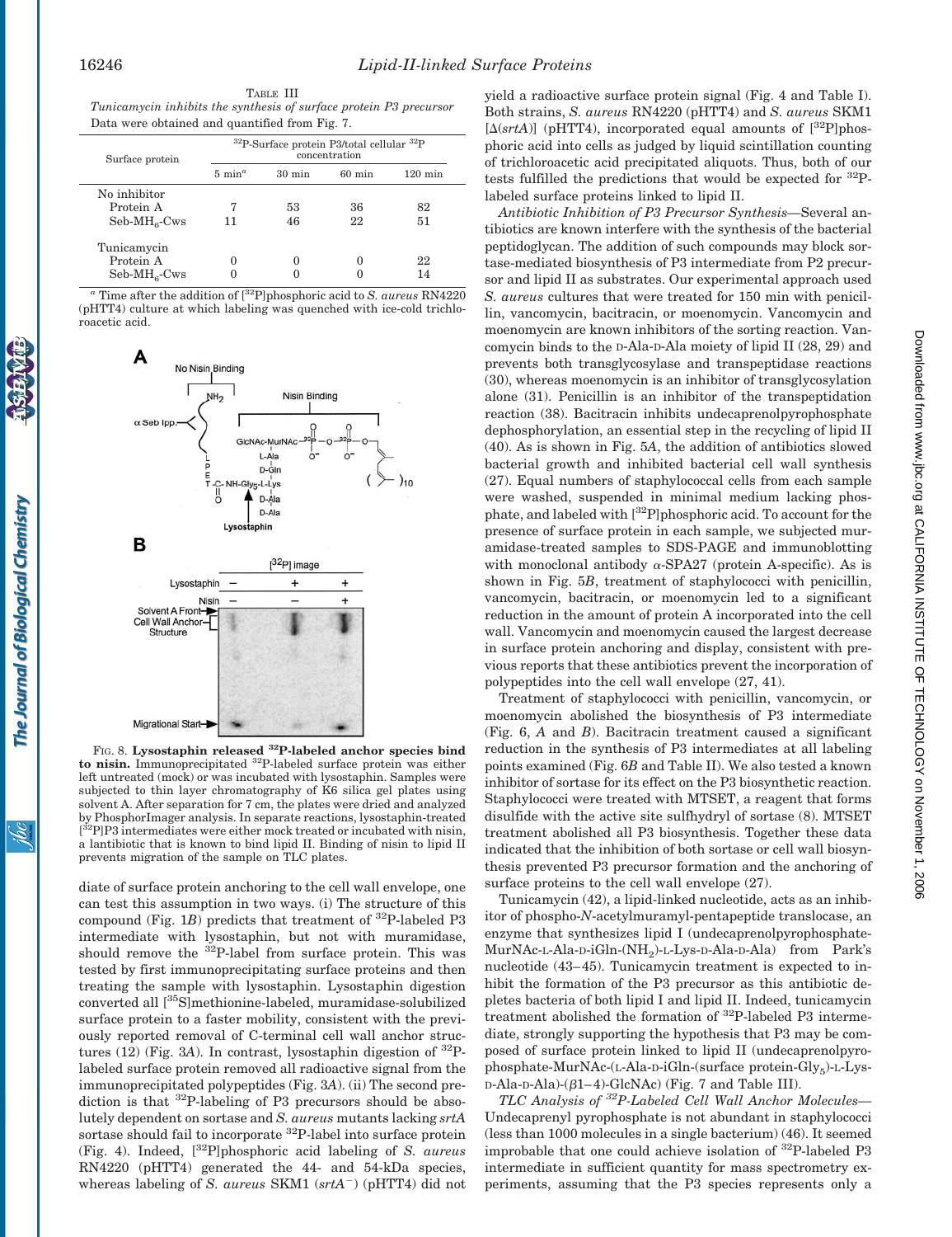TABLE IV

### *Thin-layer chromatography of 32P-labeled anchor species released from P3 precursor*

Data were generated and analyzed as described in Fig. 8. The ratio of radioactive signals of cell wall anchor species (signal near solvent front) divided by the signal for surface protein P3 intermediate (migrational start) is reported. Nisin forms a complex with lipid II that does not migrate on TLC plates, causing radioactive signals to remain at the start of migrational.

| Treatment             |               | [Anchor species]/[P3 intermediate] |  |  |
|-----------------------|---------------|------------------------------------|--|--|
|                       | Solvent $A^a$ | Solvent $B^b$                      |  |  |
| Mock                  | 0.67          | 9.8                                |  |  |
| Lysostaphin           | 21.80         | 27.0                               |  |  |
| Lysostaphin and nisin | 2.50          | 0.636                              |  |  |

small fraction of undecaprenol molecules (less than 1%) that are engaged in cell wall and carbohydrate biosynthetic pathways (46). TLC is an alternative method for the analysis of 32P-labeled cell wall anchor structures, because the use of organic solvents on silica plates provides for the separation of lipid but not of larger polypeptides (47). Immunoprecipitated 32P-labeled P3 intermediate was spotted on K6 silica TLC plates, separated with isobutyric acid:  $1 \text{ N} \text{ H}_4\text{OH}$  (5:3, solvent A) and analyzed by phosphorimaging. 32P-Labeled P3 intermediate generated a robust radioactive signal (70,000 PhosphorImager counts). Most of the 32P-label was retained at the site of loading, consistent with the expectation that surface proteins cannot migrate with the solvent on the K6 matrix (Fig. 8)  $(47)$ . Moreover, a second  $^{32}P$ -signal could be detected near the

It was presumed that 32P-labeled anchor species entering the TLC plate may represent lipid II molecules spontaneously released from surface protein. If so, one would predict that the release of 32P-labeled anchor species must be increased by the treatment of surface protein with lysostaphin. This was tested, and lysostaphin treatment greatly diminished the radioactive signal at the migrational start while causing a corresponding increase in the amount of 32P-labeled anchor species. To determine whether or not the 32P-labeled anchor species represent lipid II molecules, we exploited the affinity of the lantibiotic nisin for lipid II (48–50). Previous work showed that the binding of nisin to lipid II resulted in the formation of immobile complexes on TLC (48). Incubation of 32P-labeled anchor species with nisin also resulted in the formation of chromatographically immobile complexes (Fig. 8). This experiment was repeated using two different solvents for the separation of lipids. Solvent A released only small amounts of <sup>32</sup>P-labeled cell wall anchor structures from immunoprecipitated surface protein. In contrast, solvent B (*n*-butanol:acetic acid:water:pyridine, 15:3: 12:10,  $v/v$ ) was much more effective in removing  $^{32}P$ -labeled anchor structures from surface protein, even in the absence of lysostaphin treatment. Nisin is known to form a complex with lipid II even under the stringent conditions of solvent B (48). A similar interaction was observed with <sup>32</sup>P-labeled anchor species, because the addition of nisin to lysostaphin-digested surface protein led to the formation of immobile, 32P-labeled complexes on TLC (Table IV). In summary, incubation with nisin inhibited the migration of 32P-labeled anchor structures 9-fold in solvent A and 20- to 7-fold in solvent B (Table IV). These data strongly suggest that the <sup>32</sup>P-labeled anchor species bind to nisin and, furthermore, that the 32P-labeled P3 intermediate

solvent front (Fig. 8).

*<sup>a</sup>* Isobutyric acid:1 <sup>N</sup> NH4OH (5:3, v/v). *<sup>b</sup> <sup>n</sup>*-Butanol:acetic acid:water:pyridine (15:3:12:10, v/v).

By measuring the processing of pulse-labeled surface proteins, it was determined that both whole cells and staphylococcal protoplasts are capable of anchoring surface proteins (27). Furthermore, antibiotic inhibition of *de novo* bacterial peptidoglycan synthesis inhibits surface protein anchoring (27). Both results are consistent with the view that sortase utilizes the peptidoglycan precursor lipid II but not mature assembled cell walls as substrates for its transpeptidation reaction (2). Another argument in favor of lipid II is the notion that the amide bond between the threonine and the glycine of surface proteins is identical for the substrate (LP*X*TG motif) and the product  $(LPXT-Gly<sub>5</sub>)$  of the sorting reaction. Thus, if sortase were to interact with assembled peptidoglycan and if sortase catalyzed both forward and reverse transpeptidation reactions, the enzyme would in fact cut cell wall-anchored surface protein. This notion is not supported by our *in vivo* labeling experiments, revealing that sortase rapidly and efficiently anchors surface proteins to the cell wall (3). We presume that surface protein linked to lipid II is rapidly incorporated into the cell wall and that this mechanism prevents sortase from catalyzing a reversible reaction.

Purified sortase catalyzes an *in vitro* transpeptidation reaction of surface protein anchoring using LP*X*TG peptides and  $NH_2$ -Gly,  $NH_2$ -Gly<sub>2</sub>,  $NH_2$ -Gly<sub>3</sub>,  $NH_2$ -Gly<sub>4</sub>, or  $NH_2$ -Gly<sub>5</sub> as peptidoglycan substrates (26). Previous work used *in vitro* as well as *in vivo* techniques to determine that the pentaglycine crossbridges  $(NH_2-Gly_5)$  are better substrates than shorter crossbridges for the sorting reaction (11, 26). However, this work still left unresolved whether murein tetra- or pentapeptides with or without linked undecaprenol and disaccharide (lipid II) are the preferred substrate for the *in vitro* sorting reaction. To identify the peptidoglycan substrate of the sorting reaction *in vivo* we entertained the possibility that surface proteins can be labeled with [<sup>32</sup>P]phosphoric acid to generate the P3 intermediate. Such a species could indeed be observed. The following arguments suggest that P3 intermediates represent surface protein linked to lipid II. (i)  $^{32}P$ -Labeled surface protein (44  $kDa$ ) migrates more slowly than the  ${}^{35}S$ -labeled mature species (30 kDa). The predicted mass of the P3 precursor is about 33 kDa. Assuming that undecaprenolpyrophosphate does not separate on SDS-PAGE in the same manner as polypeptides without lipid decoration, the slower mobility of P3 suggest that lipid is indeed attached to surface protein. (ii) The <sup>32</sup>P-label of surface proteins can be removed by lysostaphin digestion but not by muramidase treatment. (iii) The formation of <sup>32</sup>P-labeled P3 precursor absolutely requires sortase as treatment with MT-SET or deletion of the sortase gene abolishes its appearance. (iv) Inhibition of peptidoglycan synthesis with antibiotics interferes with the biosynthesis of  $^{32}P$ -labeled P3 precursor. (v) Lysostaphin treatment of P3 intermediates results in the release of 32P-labeled anchor species that can be separated on TLC plates. (vi) Nisin, a lantibiotic that is known to bind lipid II, also forms a complex with 32P-labeled anchor species. Together these data suggest that 32P-labeled P3 precursor likely represents surface protein linked to lipid II. It is anticipated that P3 intermediates are present in very small numbers in living cells, because lipid I and lipid II molecules are the least abundant intermediates of peptidoglycan biosynthesis (46). It seems certain that the purification and analysis strategies established for surface proteins anchored to cell wall can not be used for the isolation of P3 (10).

#### REFERENCES

- 1. Navarre, W. W., and Schneewind, O. (1999) *Microbiol. Mol. Biol. Rev.* **63,** 174–229
- 2. Mazmanian, S. K., Ton-That, H., and Schneewind, O. (2001) *Mol. Microbiol.* **40,** 1049–1057
- 3. Schneewind, O., Model, P., and Fischetti, V. A. (1992) *Cell* **70,** 267–281

Several recent studies focused on characterizing the peptidoglycan substrate of the sortase-catalyzed anchoring reaction.

DISCUSSION

represents surface protein linked to lipid II.